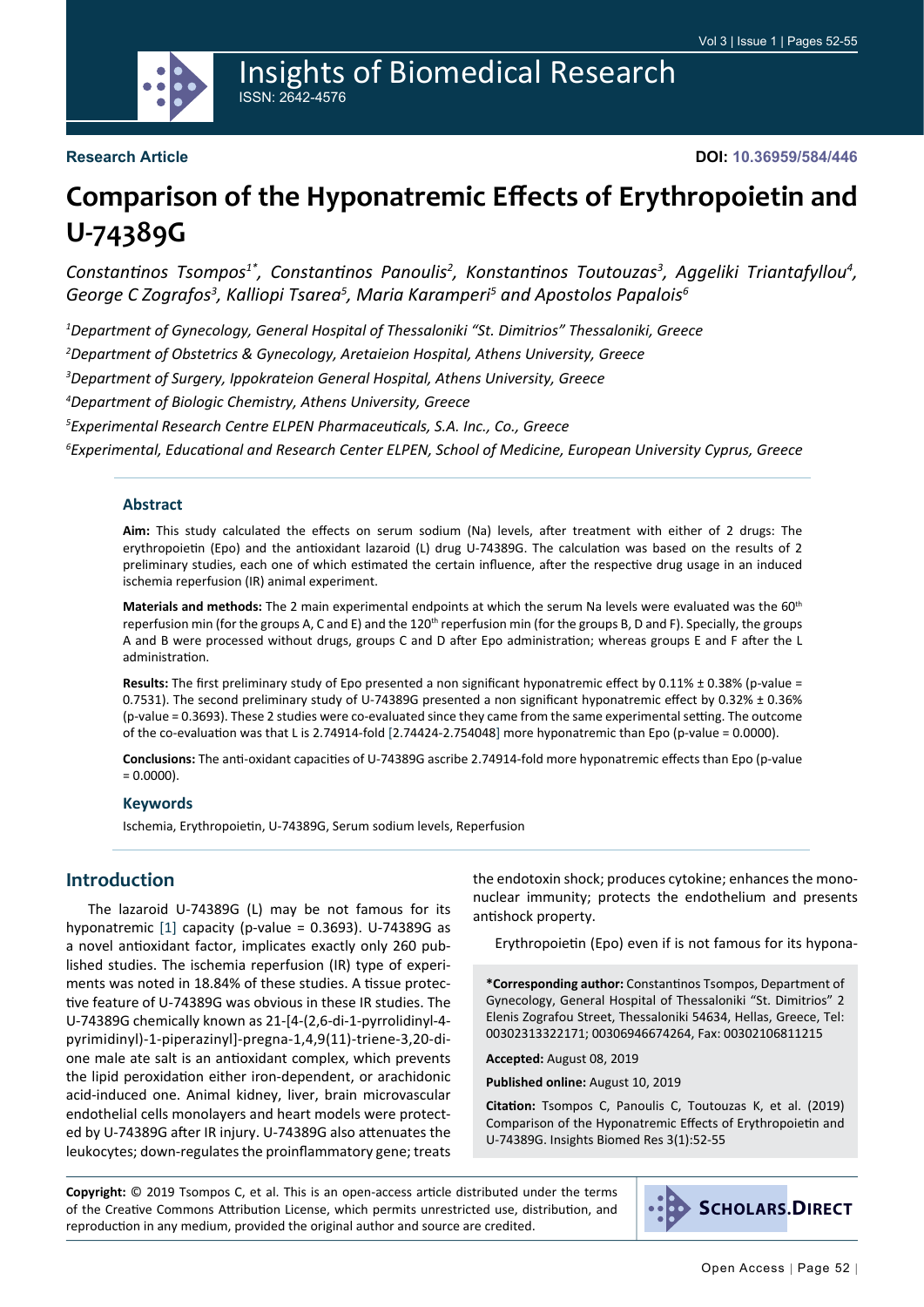tremic  $[2]$  $[2]$  action (p-value = 0.7531), it can be used as a reference drug for comparison with U-74389G. Although Epo is met in over 30,844 published biomedical studies, only a 3.62% of them negotiate the known type of IR experiments. Nevertheless, Epo as a cytokine, it is worth of being studied about its effects on serum sodium (Na) levels too. This experimental work tried to compare the effects of the above drugs on a rat induced IR protocol. They were tested by calculating the serum Na levels alterations.

#### **Materials and Methods**

#### **Animal preparation**

The Vet licenses under 3693/12-11-2010 & 14/10-1-2012 numbers, the granting company and the experiment location are mentioned in preliminary references [[1](#page-2-0)[,2](#page-2-1)]. The human animal care of Albino female Wistar rats, the 7 days pre-experimental *ad libitum* diet, the non-stop intra-experimental anesthesiologic techniques, the acidometry, the electrocardiogram, the oxygen supply and post-experimental euthanasia are also described in preliminary references. Rats were 16-18 weeks old. They were randomly assigned to six (6) groups consisted in  $N = 10$ . The stage of 45 min hypoxia was common for all 6 groups. Afterwards, reperfusion of 60 min was followed in group A; reperfusion of 120 min in group B; immediate Epo intravenous (IV) administration and reperfusion of 60 min in group C; immediate Epo IV administration and reperfusion of 120 min in group D; immediate U-74389G IV administration and reperfusion of 60 min in group E; and immediate U-74389G IV administration and reperfusion of 120 min in group F [\(Table 1\)](#page-1-3). The dose height assessment for both drugs are described at preliminary studies as 10 mg/Kg body mass.

Ischemia was caused by laparotomic clamping the inferior aorta over renal arteries with forceps for 45 min. The clamp removal was restoring the inferior aorta patency and reperfusion. After the blood flow interruption, the protocol of IR was applied, as described above for each experimental group. The drugs were administered at the time of reperfusion; through inferior vena cava catheter. The Na levels were determined at 60<sup>th</sup> min of reperfusion (for A, C and E groups) and at  $120<sup>th</sup>$  min of reperfusion (for B, D and F groups). Along, a weak relation was rised between Na values with animals' mass (p-value = 0.2366).

<span id="page-1-3"></span>**Table 1:** Serum sodium levels at the rest endpoints of 1 h, 1.5 h, and 2.0 h.

| Sodium levels   | Obs | Mean   | Std. Dev. | Min   | Max   |
|-----------------|-----|--------|-----------|-------|-------|
| 1 h placebo     | 10  | 137.8  | 2.299758  | 135   | 141   |
| 1.5 h placebo   | 10  | 137.6  | 2.157674  | 134.5 | 140.5 |
| 2 h placebo     | 10  | 137.4  | 2.75681   | 133   | 141   |
| 1 h after Epo   | 10  | 138.8  | 1.988858  | 135   | 141   |
| 1.5 h after Epo | 10  | 137.9  | 2.024846  | 135   | 141.5 |
| 2 h after Epo   | 10  | 137    | 3.496029  | 133   | 143   |
| 1 h after L     | 10  | 139.5  | 1.433721  | 138   | 142   |
| 1.5 h after L   | 10  | 137.85 | 2.147996  | 135   | 141.5 |
| 2 h after L     | 10  | 136.2  | 3.119829  | 131   | 141   |

## **Statistical Analysis**

[Table 2](#page-1-0) presents the (%) hyponatremic influence of Epo regarding reoxygenation time. Also, [Table 3](#page-1-1) presents the (%) hyponatremic influence of U-74389G regarding reperfusion time. Chi-square tests were applied using the ratios which produced the (%) results per endpoint. The outcomes of chisquare tests are depicted at [Table 4](#page-1-2). The statistical analysis was performed by Stata 6.0 software [Stata 6.0, StataCorp LP, Texas, USA].

#### **Results**

The successive application of chi-square tests revealed that U-74389G enhanced the hyponatremia by 1.695709 fold  $[1.323912 - 2.171914]$  more than Epo at 1 h (p-value = 0.0000), by 0.8085706-fold [0.7951-0.8222694] more than Epo at 1.5 h (p-value = 0.0000), by 3.008772-fold [1.02035- 8.866639] more than Epo at 2 h (p-value = 0.0455), more by 1.631842-fold [1.619651-1.644125] (p-value = 0.0000) without drugs and by 2.74914-fold [2.74424-2.754048] more than Epo whether all variables have been considered (p-value  $= 0.0000$ ).

#### **Discussion**

The unique available study investigating the hyponatremic effect of U-74389G was the preliminary one [\[1](#page-2-0)]. Al-

<span id="page-1-0"></span>**Table 2:** The (%) hyponatremic influence of erythropoietin in connection with reperfusion time.

| Hyponatremia | $±$ SD  | <b>Reperfusion time</b> | p-value |
|--------------|---------|-------------------------|---------|
| 0.72%        | ± 2.07% | 1 h                     | 0.3054  |
| 0.21%        | ± 2.45% | 1.5h                    | 0.7136  |
| $-0.29%$     | ± 2.85% | 2 h                     | 0.7415  |
| $-0.79%$     | ± 2.43% | Reperfusion             | 0.1800  |
| $-0.11%$     | ± 0.38% | Interaction             | 0.7531  |

<span id="page-1-1"></span>**Table 3:** The (%) hyponatremic influence of U-74389G in connection with reperfusion time.

| Hyponatremic | $±$ SD  | <b>Reperfusion time</b> | p-value |
|--------------|---------|-------------------------|---------|
| 1.22%        | ±1.95%  | 1 h                     | 0.0707  |
| 0.17%        | ± 2.74% | 1.5h                    | 0.7753  |
| $-0.87%$     | ± 3.31% | 2 h                     | 0.3995  |
| $-1.29%$     | ± 1.97% | Reperfusion             | 0.0176  |
| $-0.32%$     | ± 0.36% | Interaction             | 0.3693  |

<span id="page-1-2"></span>**Table 4:** The U-74389G/erythropoietin hyponatremic efficacies after chi-square tests application.

| Odds ratio | [95% Conf. Interval] |           | p-values | <b>Endpoint</b> |
|------------|----------------------|-----------|----------|-----------------|
| 1.695709   | 1.323912             | 2.171914  | 0.0000   | 1 h             |
| 0.8085706  | 0.7951               | 0.8222694 | 0.0000   | 1.5h            |
| 3.008772   | 1.02035              | 8.866639  | 0.0455   | 2 h             |
| 1.631842   | 1.619651             | 1.644125  | 0.0000   | Reperfusion     |
| 2.74914    | 2.74424              | 2.754048  | 0.0000   | Interaction     |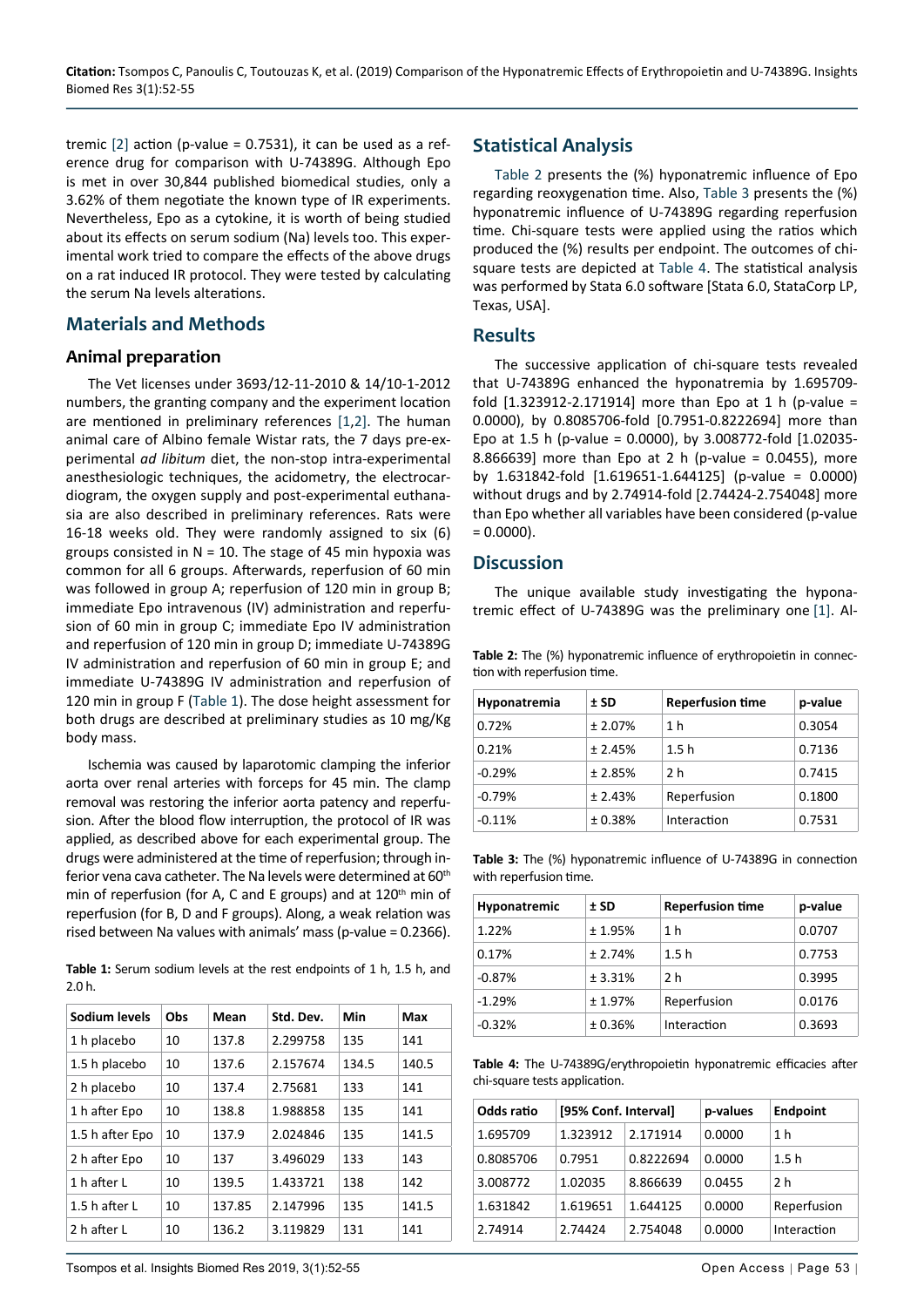though the most famous activities of neuroprotection and membrane-stabilization properties, it accumulates in the cell membrane, protecting vascular endothelium from peroxidative damage but hardly penetrates the blood-brain barrier. It elicits a beneficial effect in ototoxicity and Duchenne muscular dystrophy. It increases γgt, superoxide dismutase (SOD) and glutathione (GSH) levels in oxygen-exposed cells. It treats septic states and acts as immunosuppressant in flap survival. It prevents the learning impairments, it delays the early synaptic transmission decay during hypoxia improving energetic state of neurons. It shows antiproliferative properties on brain cancer cells and is considered as a new promising anti inflammatory drug for the treatment of reperfusion syndrome in IR injuries. The same authors confirmed [\[2](#page-2-1)] the short-term hyponatremic effect of Epo preparations in non iron deficient individuals. Serum sodium levels at baseline are not available for many reasons: The first is that the baseline blood sampling of 2 cc might be ominous for the small rats so as the experiment jeopardize not to proceed. The second is that we should alike to receive baseline histologic samples, as the experiment ended up to internal genitalia study, something which was impossible. The third is that such baseline values would be deprieved by the "IR event" which we wished to investigate whether and how much would be reverted by the drugs. These are the reasons we used as baseline values those of placebo groups.

Liu L, et al. [[3\]](#page-2-2) identified Epo as the predominant treatment component; with sodium selenite serving as an adjuvant, and combination treatment was markedly more effective, compared with either treating drug alone. The optimal ratio of treatment was 10: 1 (10 IU EPO: 1 µg sodium selenite). Together, the results suggested that co-administration of EPO and sodium selenite effectively ameliorates IRI-induced renal injury by reducing oxidative stress and activating the PI3K/NO signaling pathway in renal IRI. Jeong JH, et al. [[4\]](#page-2-3) confirmed the neuroprotective effects of recombinant human erythropoietin (rhEPO)-loaded poly (lactic-co-glycolic acid) (PLGA) nanoparticles stabilized by sodium cholate (rhE-PO-Ch-NP) and compared their effects with those of rhEPO. Notably, it was demonstrated that rhEPO-Ch-NPs were safer at any concentration investigated and rescued more neuronal cells in an *in vitro* model of cerebral ischemia. Deliyanti D, et al. [[5\]](#page-3-3) found that a low-salt (LS) diet reduced erythropoietin, mineralocorticoid receptor, angiotensin type 1 receptor and renin mRNA levels in retina, whereas, as expected, plasma levels of aldosterone and renin were increased. In cultured Müller cells, high salt increased epithelial sodium channel alpha (ENaCα), which was prevented by mineralocorticoid receptor and angiotensin type 1 receptor blockade in pregnant Sprague Dawley rats. Kang J, et al. [[6\]](#page-3-4) significantly up-regulated the expression of protein and mRNA levels of HIF-1α, VEGF and EPO in the β-sodium aescinate (SA) group (P < 0.05) after return of spontaneous circulation in rat cerebral cortex. Bimpis A, et al. [\[7](#page-3-5)] revealed an injury specific type of behavior after U-74389G administration that could be considered as neuroprotective since Na (+), K (+)- and Mg (2+)-ATPase inhibition might in this case diminish the local ATP consumption in a spontaneous intracerebral hemorrhage (ICH) porcine model. Vignes JR, et al. [[8\]](#page-3-6) found that lazaroid compounds

23.5%, U-74389G to 37-32%, and U-83836E to 42-33% compared with exposed primary cultures of cortical neurons in rats exposed to 0.5 mM sodium cyanide for 6 h. Washo-Stultz D, et al. [\[9\]](#page-3-0) assumed that damage to mitochondria is an upstream event in sodium deoxycholate (NaDOC)-induced apoptosis and that a pro-oxidant state of the cell favors survival. Lazaroid pre-treatment caused a marked decrease in NaDOC-induced activation of the anti-apoptotic transcription factor, NF-κB, which may provide the basis for the sensitization to apoptosis caused by these antioxidants. Horáková L, et al. [[10\]](#page-3-1) found that U 74389G decreased the preventive effect concerning lipid peroxidation by (160 IC50 in μmol/l) in brain homogenate. Stanimirovic DB, et al. [[11\]](#page-3-2) implicated both the inhibition of Na, K-ATPase and membrane lipid peroxidation in the presence of the steroid antioxidants U-74500A and U-74389G (5-20 μM) in rat cerebromicrovascular endothelial cells. According to above, [Table 4](#page-1-2) shows that U-74389G has 2.74914-fold [2.74424-2.754048] more hyponatremic effect

and certainly U-74500A decreased neuronal death to 37-

than Epo (p-value = 0.0000) whether all variables have been considered (p-value = 0.0000); a trend accentuated along time, in Epo non-deficient rats.

#### **Conclusion**

The anti-oxidant agent U-74389G was proved having 2.74914-fold [2.74424-2.754048] more hyponatremic effect than Epo whether all variables have been considered (p-value = 0.0000); a trend accentuated along the short term time frame of the experiment in rats. A biochemical investigation remains about how U-74389G mediates in these actions. The mechanism of hyponatremia is impossible by the current knowledge. It seems that sodium somewhere is consumed; however, further assumptions about the hyponatremic trend is high risky. This is the reason that this study is statistical and not molecular, nevertheless, the authors finally recommend for a further molecular elucidation of hyponatremia.

# **Acknowledgement**

Acknowledged in preliminary studies.

# **Ethical Approval**

"All applicable international, national, and/or institutional guidelines for the care and use of animals were followed".

### **References**

- <span id="page-2-0"></span>1. [Τsompos C, Panoulis C, Τοutouzas K, et al. \(2014\) The effect](http://criticalcareshock.org/2014/05/the-effect-of-the-antioxidant-drug-u-74389g-on-sodium-levels-during-ischemia-reperfusion-injury-in-rats/)  [of the antioxidant drug "U-74389G" on sodium levels during](http://criticalcareshock.org/2014/05/the-effect-of-the-antioxidant-drug-u-74389g-on-sodium-levels-during-ischemia-reperfusion-injury-in-rats/)  [ischemia reperfusion injury in rats. Crit Care & Shock 2: 31-36.](http://criticalcareshock.org/2014/05/the-effect-of-the-antioxidant-drug-u-74389g-on-sodium-levels-during-ischemia-reperfusion-injury-in-rats/)
- <span id="page-2-1"></span>2. [Τsompos C, Panoulis C, Τοutouzas K, et al. \(2015\) The effect of](http://www.bayrakol.org/en/2015/september2015/original-article/item/1153-the-effect-of-erythropoietin-on-sodium-during-ischemia-reperfusion-injury-in-rats)  [erythropoietin on sodium during ischemia reperfusion injury in](http://www.bayrakol.org/en/2015/september2015/original-article/item/1153-the-effect-of-erythropoietin-on-sodium-during-ischemia-reperfusion-injury-in-rats)  [rats. J Clin Anal Med 6: 569-572.](http://www.bayrakol.org/en/2015/september2015/original-article/item/1153-the-effect-of-erythropoietin-on-sodium-during-ischemia-reperfusion-injury-in-rats)
- <span id="page-2-2"></span>3. [Liu L, Liu C, Hou L, et al. \(2015\) Protection against ischemia/](https://www.ncbi.nlm.nih.gov/pmc/articles/PMC4758319/) reperfusion-induced renal injury by co-treatment with [erythropoietin and sodium selenite. Mol Med Rep 12: 7933-](https://www.ncbi.nlm.nih.gov/pmc/articles/PMC4758319/) [7940.](https://www.ncbi.nlm.nih.gov/pmc/articles/PMC4758319/)
- <span id="page-2-3"></span>4. [Jeong JH, Kang SH, Kim JH, et al. \(2014\) Protective effects of poly](https://www.ncbi.nlm.nih.gov/pubmed/25958529)  [\(lactic-co-glycolic acid\) nanoparticles loaded with erythropoietin](https://www.ncbi.nlm.nih.gov/pubmed/25958529)